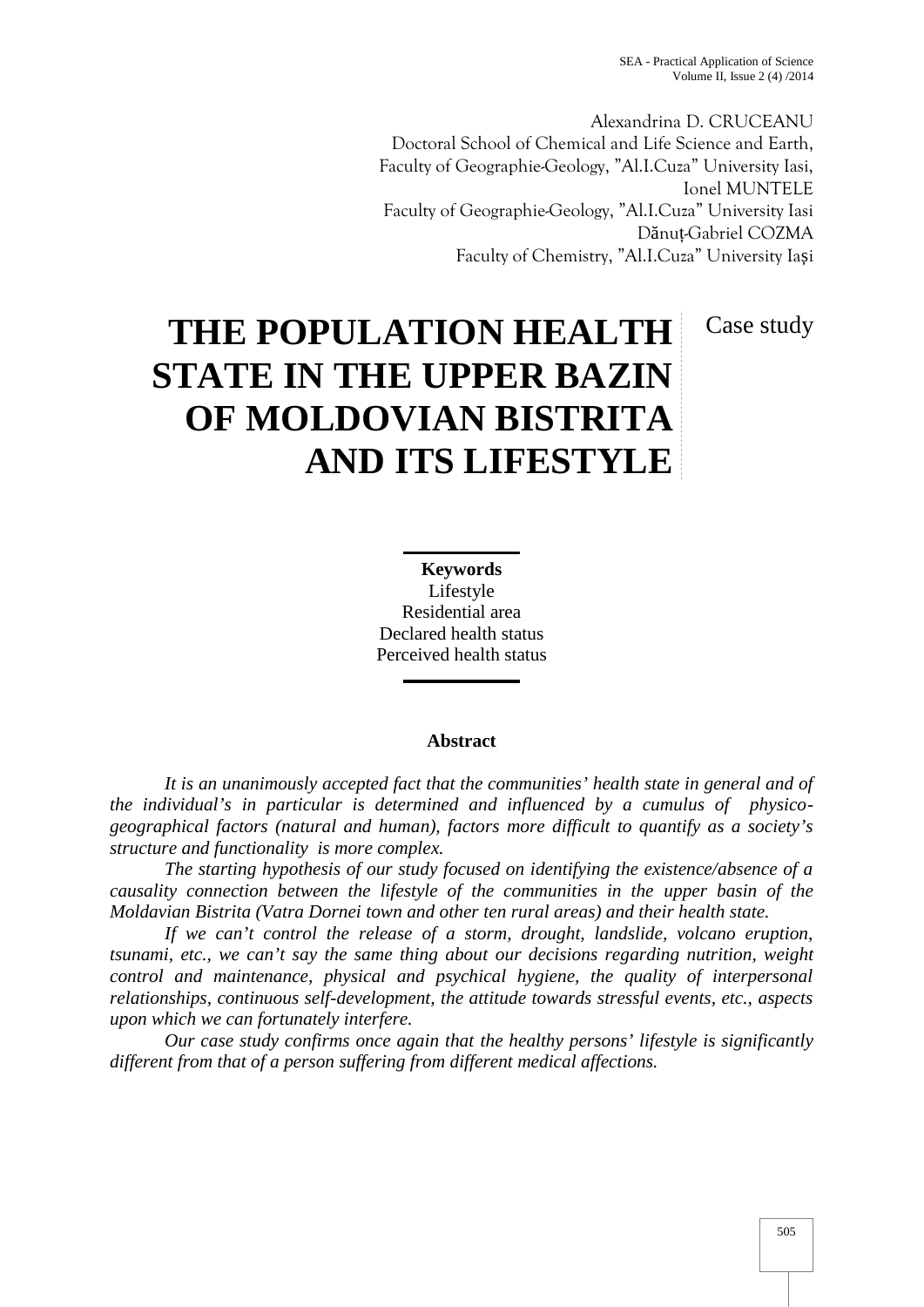### **1. Introduction**

The starting hypothesis of our study focused on identifying the existence/ absence of a causality connection between the lifestyle of the communities in the upper basin of the Moldavian Bistrita (Vatra Dornei town and other ten rural areas) (Figure No. 1) and their health state.

If the hydrologic and climateric factors have been conferred, in time, a great significance in questionnaire explaining the epidemiology of different medical affections, the attention focuses nowadays more and more on the human factors, more precisely on the lifestyle specific to an area or another. Does it mean that humidity, precipitations atmospheric concentration, solar radiation or wind's speed don't influence any more our health state or "psychical comfort"? No way! The problem is related to the capacity,degree and manner in which the present society may affect them.Would it be easier and more efficient "the transfer" of some human communities from less favorable areas to those with a high degree of favorability or trying to adapt to the existing conditions through a lifestyle and behavior meant to counterbalance the phenomena and processes upon which society can't have full control.

In other words, if we can't control (at least not at the moment) the release of a storm, drought, landslide, volcano eruption, tsunami,etc., we may not say the same thing about our decisions regarding lifestyle.

All these can be studied in the field of medical/ health geography,which, as Bailly et al. (1984) well stated, it implies the spacial analysis of the population's health quality in relation to their physical, biological, economical, behavioural and cultural environment, without which the phenomenon's comprehension is practically unattainable.

The specialty literature is abundant in research realised on the causality relations existent between the individual's lifestyle and his health state. Moreover, there have been attempts in evaluating the individuals'perception on their health state, according to a series of physiological, social, economical, psychological and behavioural factors, evaluation generally realized through transversal and longitudinal studies and which, with the help of questionnaires, interviews, sample surveys, the access to the national and international data basis, etc., have managed to offer us a more vivid image of the phenomenon in study.

One of the most used questionnaires in the research, evaluation and explanation of the factors that influence health state is KIDSCREEN. This is a measuring instrument of teenagers'life quality (children and teenagers between 8 and 18 years), in three versions: with 52 questions, 27 and 10 items. The 52 questions version covers ten dimensions of life quality: physical wellness, psychical well being, mood and emotions; self-perception; autonomy; the relation with the parents and family life; social support and the peer relations; environment; social integration; financial resources (how does the child/teenager feel under the conditions of being or not financially dependent). Between 2005 and 2012 this were used in 49 clinical and epidemiological studies,most of them in European countries,but also in Korea, Columbia, Uganda or Kenia, among which Romania-the 10 and 27 items version (Ravens-Siebereret al., 2013).

Another research instrument of health state is BRFSS (The Behavioral Risk Factor Surveillance System), which, through the 4HLCs index (a healthy lifestyle indicator) the following indicators are evaluated: smoking, weight index, fruits and vegetables consumption and physical activity.The sum of the values of the parameters evaluated, led to a numbering from 0 to 4 and the prevailance of each index'parameter is also estimated according to the individual's age, gender, nationality, education, income and self-perception of health state (Reeves& Rafferty, 2005).

By using the data of the adults between 1987 and 2000, through BRFSS, Cristopher J.Ruhm (2005) discovered that smoking and excessive weight/overweight get lower in economic recession,while the physical activity gets higher in leisure time.

QoL-HALex can also be mentioned (Instrument for measuring the relation health-life quality-QoL, through the scores obtained after evaluating the index Activity-HALex, used, for example by P.Erikson (1998).

One's perception on health state according to certain parameters, has been studied, in time, by several researchers, with more or less unitary results, thus: Kaplan et al. (1976) by establishing some correlations between health state self perception and wellness Index; Miilunpalo et al., (1997) realized a sample survey study in Finland, resulting a reversed correlation between health state self- perception and the number of medical check-ups per year; Kennedy et al., (1998) noticed statistical connections between health state autoevaluation and income level, as well as the respondent's socio-economical status; Kawachi et al, (1999) proved that individual factors(such as income, lower education level and smoking) are strongly correlated to a poor/ unfavourable health state self-perception; or Dunn et al., (1998, 1999) about lifestyle and long-term effects.

Moreover, it is a true fact that those who live in areas with a high social level tend to autoevaluate their health state as good or even very good, comparatively to those living in areas or neighbourhoods with a low social security and who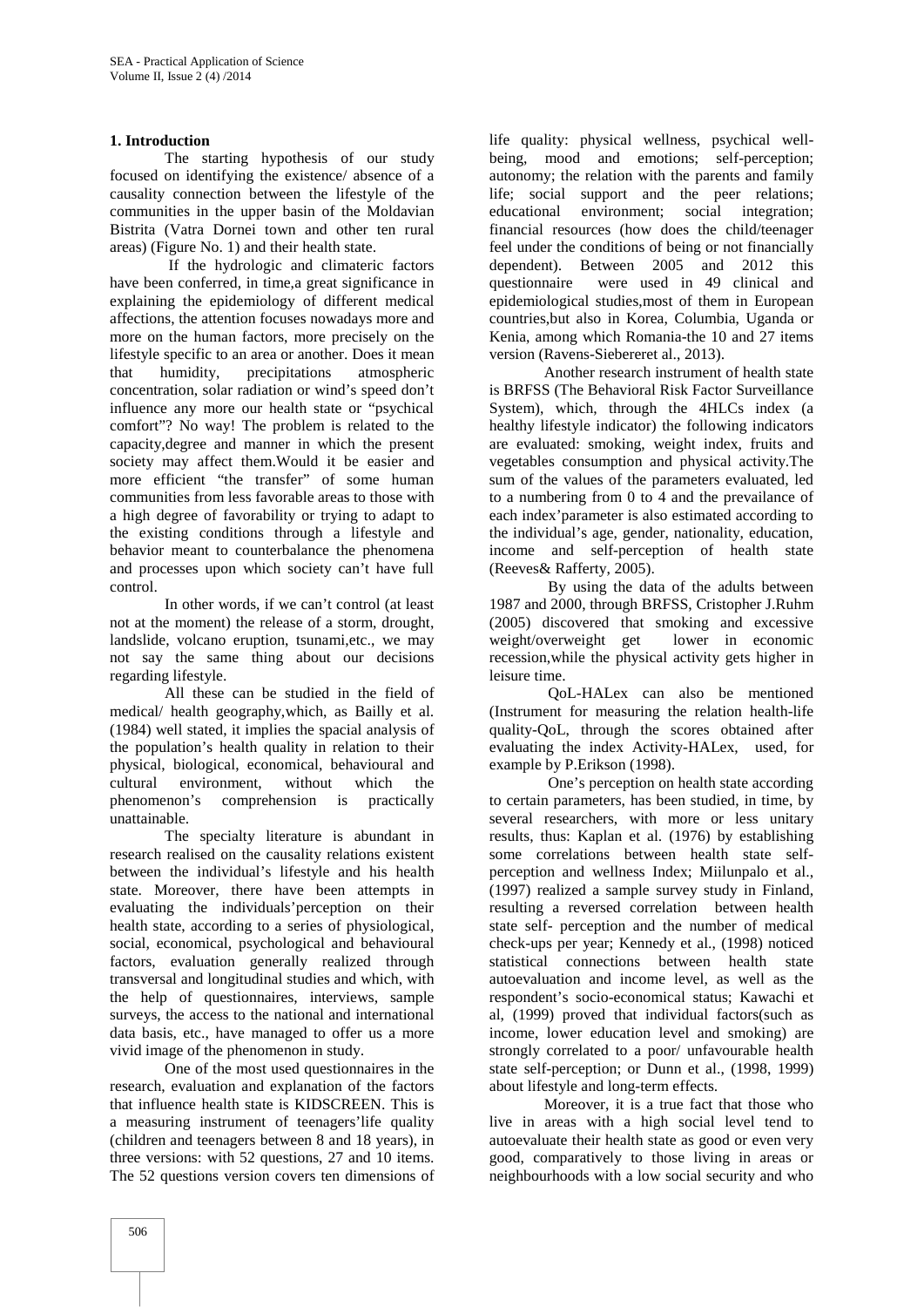autoevaluate health state as poor or bad (Kawachi et al., 1999).

The phenomenon is also studied by Eriksson et al.(2001) who brings into discussion the use of more types of questionnaires and analysis instruments for the evaluation of subjective health state perception,according to the type of the study (for example longitudinal); Contoyannis & Jones (2004), whose researches showed that the rest period and sleep quality, physical activity and not being a smoker,have a great positive impact on the later health state autoevaluation; DeSalvo et al.(2006) regarding the unfavourable health state autoevaluation and the high risk of mortality or Molarius et al.(2007) who showed that an unfavourable health state autoevaluation is specific to socially excluded persons, who faced economic difficulties,lacking social support or who retired earlier,with a low education level(only men's case), to obese people or with little physical activity, those accusing unsatisfactory working conditions or the fear of losing one's job.

As for the potential risk factors implied in the evolution of health state, these were brought into discussion and studied by several specialists, among who we mention: King (1990) on the demographic transition with direct implications regarding the population's health state;Vita et al. (1998) illustrated the fact that the persons exposed to a lower number of risk factors, not only do they socio-demographical, live longer, but also with disabilities appear towards occupational factors live longer, but also with disabilities appear towards the end of life; Mozaffarian et al. (2009) who state that lifestyle must be considered the main risk factor for heart disease; Simmonds et al.(2014), about cancer incidence and prevailance (estimating a rise of 22 millions at international level until 2030), but a percentage of 25-30% of the most common types of cancer can be prevented, it seems, through nutrition, food and physical activity.

The physical activity characterizing a sedentary or active lifestyle has been one of the most studied factors for the evaluation and prediction of health state. We mention thus the studies realized by Tudor-Locke et al. (2012),in which the question was how many steps should we take every day, showing that less than 5000 steps a day is associated to a sedentary lifestyle.

Also, Tremblay et al. (2010), demonstrated the high degree of association between the prevailance of a lot of major health problems and sedentary behavior; LeBlanc et al. (2012) analyzed the relation between the time spent watching TV and health indicators in the early years;Sigmundova et al., (2013) studied the obesity trend in Czeck Republic;or the studies of Laditka& Laditka (2014) which concluded that education is also associated to a long life and a low number of medical affections.

But most of the studies(the case of our study too), focus on the identification and analysis

of several factors implied in the evolution of health state, thus: Pender et al. (1990) noticed that the employees with a healthy lifestyle proved to be more competent in solving problems; Fried et al. (1998) illustrated numerous correlations between mortality and physical functionality; Glanz et al. (1998) on choosing the type of food, influenced, apparently, at first, by taste and secondly by its cost, the nutritive value, etc.; Wilkinson (2006) on the social insecurities, the big differences in incomes, the poor social support and the precarious health state or Adler & Ostrove (1999) about socioeconomic status and health.

Morimoto (2000) also talks about the lifestyle that can increase the risk of cancer occurrence and circulatory affections; Toda& Morimoto (2000) about the Ramadan holiday and the growing number of illnesses in this period among the Muslim population; Pronk et al. (2004) have studied the relation between health state and numerous lifestyle factors; Balia & Jones (2007) whose results show that the individual's lifestyle has a greater role in increasing mortality rate than the socio-economical status does.

Darmon & Drewnowski (2008) are worth mentioning, too. They noticed that a high quality diet is associated to a high socio-economical status and vice versa; Schutte et al.(2013) studied the correlation between health state perception and the socio-demographical, psychosocial, material and or Greenwood's studies (2014) in which he discusses the Placebo effect of vaccines and the fact that medicines/ vaccines orally administrated are generally less efficient in the countries with a precarious hygiene,than in the more economically developed countries.

At national level, the studies regarding the influence of geographical factors (physical and especially human) on the population's health state, as well as the identification and explanation of the disparities occurring from one geographical area to another,tend to increase more and more lately.

We mention thus the important theoretical and methodological approaches realized by Teodoreanu (2004) and Ionac (2000) on the relation between environment factors and the person's health state, Burlea & Muntele (2013, 2012) on the influence of economic development on the disparities connected to health state;or the studies of Dumitrache & Armas (1998) on lifestyle as a health state determinant and health state in Romania in the transition period.

# **2. Materials and methods**

The approach method of the analysed concept-lifestyle-is both transdisciplinary (medical, social geography, of the population and communities) and interdisciplinary (psychology, social psychology, sociology) with the desire to capture as many of the "constitutive" and explanatory elements of the phenomenon in study,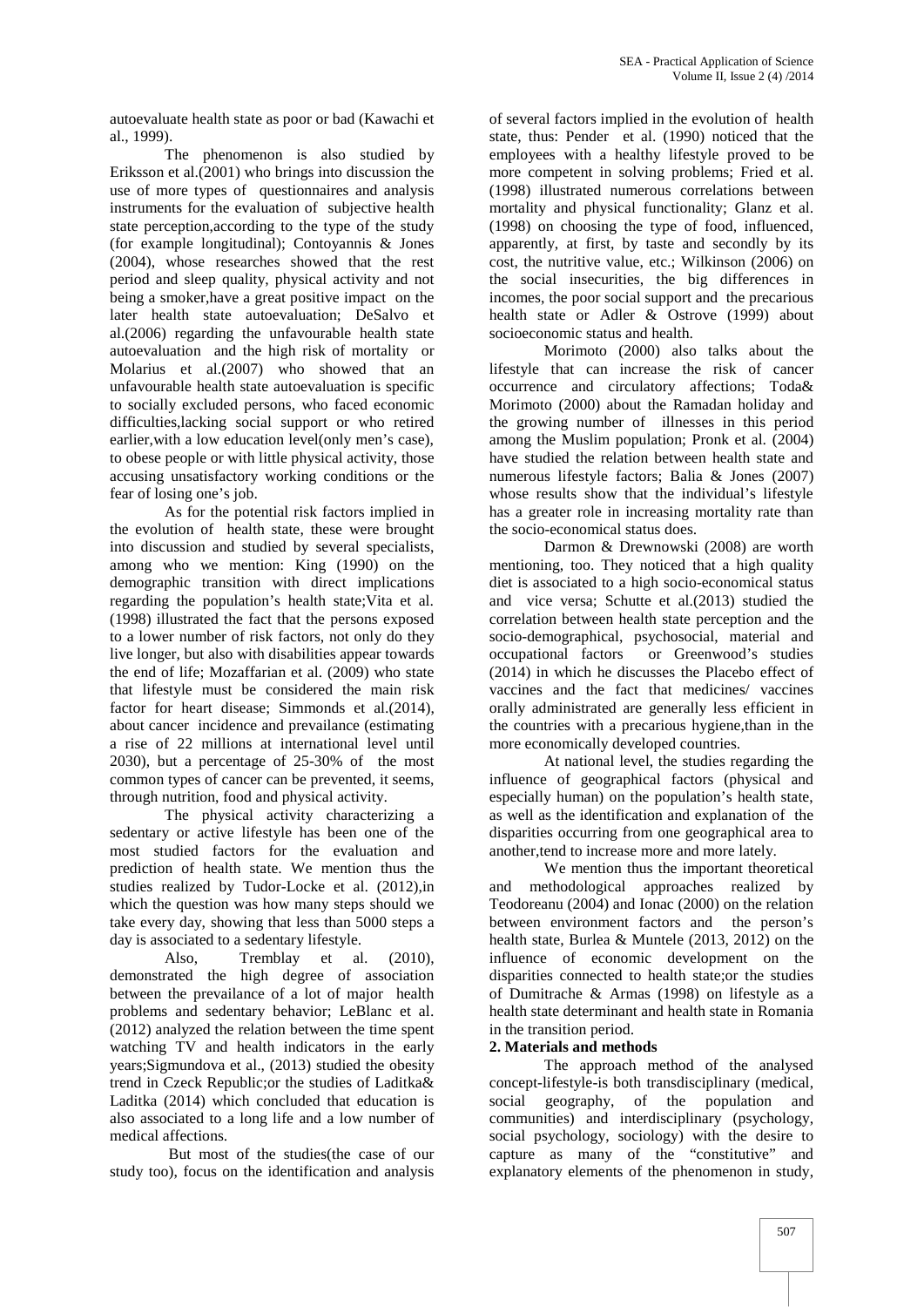without taking the rights to get to know it in its completion and complexity ("in corpore").

The main research instrument used in this approach is "The Questionnaire for the geographical study of the population", which contains 53 items and was applied during the period October 2013-January 2014 on a sample of about 600 persons from the upper basin of the Moldavian Bistrita.

Considering the great number of variables in research,the dissemination of the results has been realized in stages, in order not to "overcharge" the contents of the articles and presentations with too many information, following, however, a continuity in exposing the results.

The materials, methods and techniques used were presented in detail in the first article (Cruceanu et al., 2014), therefore we will make just a short review. Thus, the sampling was realized according to Cohrand formula with an assumed error of under 5% (about 4% for the number of 600 respondents from a total population of about 40000 inhabitants) and after pretesting the questionnaire,a value of the Alpha Cronbach coefficient of o,604 was obtained (the test can be, therefore, reproduced by anybody else in similar conditions).

The analysis and interpretation of the data was realized through parametrical and non parametrical tests and methods of the descriptive and inferential statistics,more precisely the statistical correlation obtained through the software application of the statistical programme SPSS14.

The research hypotheses focused **lifestyle**. especially on the establishing/identification of some statistical correlations between the individual's health state(real or perceived) and different socio economical, physiological, psychological determinants and of lifestyle (predominantly), specific to the communities in study.

Therefore, for the present approach we focused on the following aspects/elements:

*Research hypothesis 1.***Which are the lifestyle's variables which correlate with the person's health state and health state perception?**

*Research hypothesis 2.***Does the residential area(urban/rural) impose a different lifestyle,susceptible of influencing the appearance of certain medical affections?**

# **3. Results and discussions**

**Research hypothesis 2.Which are the lifestyle's variables in correlation with the person's health state and health state perception?.**

Our research results showed both similarities and differences regarding the variables determining health state and its perception. More precisely, if variables such as gender, height and

weight, practicing sport, the satisfaction degree with the present job and one's life, the optimism level etc., are, apparently common elements to the two dependent variables (declared and perceived health state), this doesn't apply to variables like age, marital status, education level, alcohol and tobacco consumption, the relationship with the family and peers, the resting period etc., variables differently correlated with health state (see the following Table No. 1).

There is an obvious externalization of the factors which determine the individual's health state (phenomenon used in psycho-analysis under the term of projection).

That is, if the variables in the first situation (for the declared health state) show us that the presence or absence of disease is more connected to the socio-economical characteristics and the individual's behavior, the variables in the second category indicate that we tend to perceive/evaluate our health state as being better when our personal, family, professional relations etc., are the same and vice versa.

We didn't find in our study any significant statistical correlations between dependent variables (declared and perceived health state) and independent variables such as residential area (urban/rural), philanthropic or volunteering activities, the resting period, showing one's feelings or the relation with spirituality.

**Research hypothesis 2.Does the residential area (urban/rural) impose a different lifestyle, susceptible of influencing the appearance of certain medical affections?**

There were no significant correlations regarding the residential area (urban/rural) between this variable and health state or its perception.

There were, though, statistical relations between the residential area and certain socio economical characteristics and individual's lifestyle, more precisely the items: II.3 When you have health problems, where and at what distance do you have to go?; II.4 For major medical problems (surgeries, complex investigations etc.), what hospital, in which town/city did you choose or would you choose?; III.4 What type of dwelling do you own? (reversed correlation); III.5 How many rooms does your present house have?; III.6 How many persons live in it?; III.7 How many of your family members have a paid activity?; III.8 Your present monthly income is about.;IV.3 Do you smoke?; IV.7 What kind of physical activities do you practice?; IV.8 What kind of food do you most frequently eat?; IV.9 What kind of meat do you most frequently eat?; IV.18 How lucky do you think you are?

Different graphics, through the software application SPSS 14 were realized for this working hypothesis.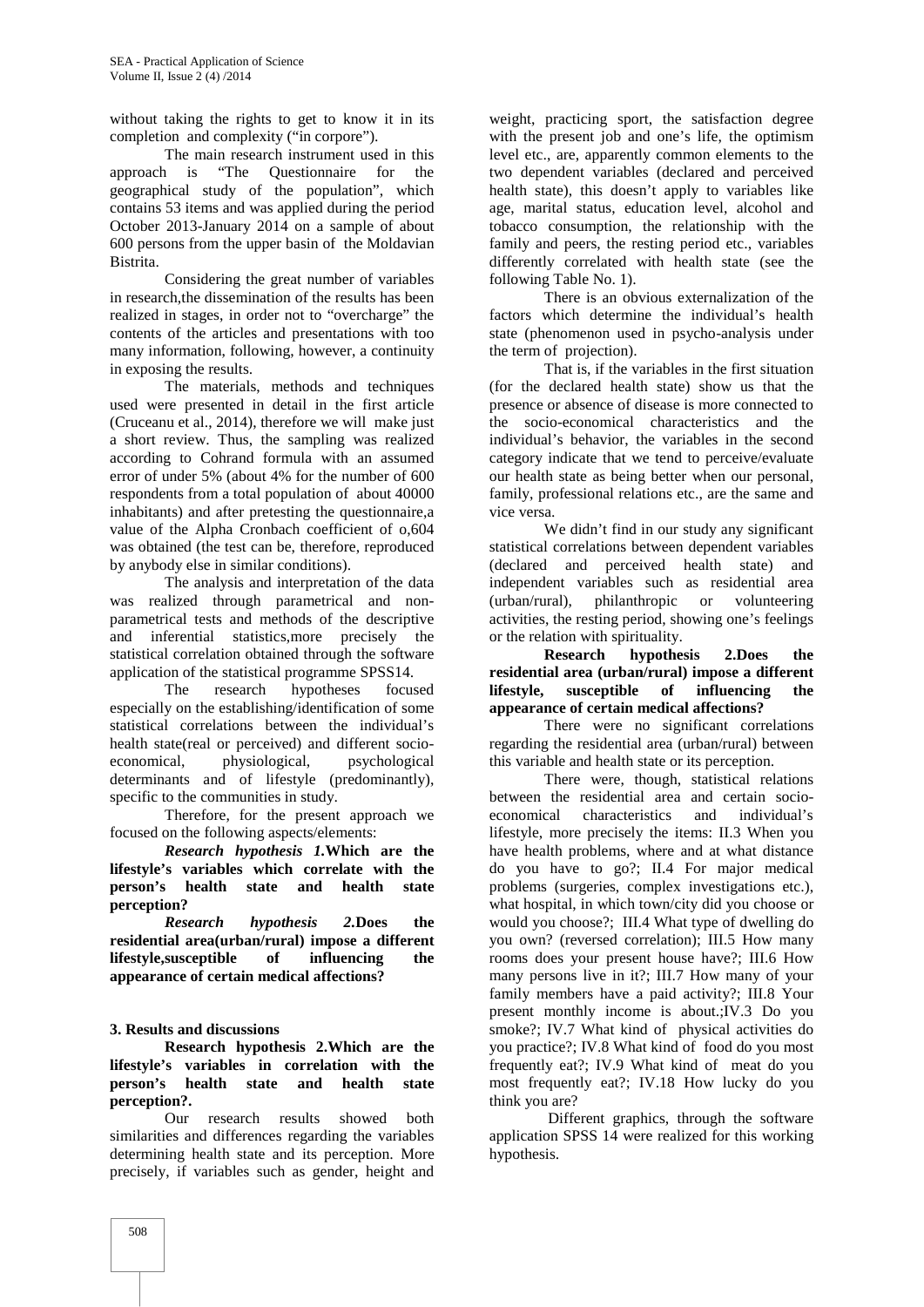**The residential area, health state and choosing the hospital, town/city, respectively for the treatment of different medical affections** (Figure No.2)

As we mentioned in the previos paper (Cruceanu et al., 2014), the results show that the order of hospitals or towns chosen for major medical problems are those in Vatra Dornei, followed by those in Cluj, Targu Mures, Iasi, Bistrita and Bucharest. A significant number of respondents declared that they would choose "more than one", depending on the type of affection. At a closer look we can observe some differences between the two residential areas, regarding their options.

Therefore, if the hospital in Vatra Dornei is the option of the inhabitants in the rural area (both the healthy ones and those with medical affections), the hospitals in Suceava, Targu Mures, Bucuresti are predominantly the option of the inhabitants in the urban area. The hospitals in Cluj are, it seems, trustworthy in the opinion of the healthy respondents in the urban area, but we can't predict exactly if, in case of a possible medical problem, the individual's option is influenced or not by other considerents, such as the distance/proximity, transport and treatment costs etc.

### **The residential area, health state and the predominant type of physical activity** (Figure No. 3)

We can observe from the table that in general, a healthy person practices more physical activities, comparatively to the other category, with some differences according to the residential area and the type of activity.

Thus, the healthy respondents (especially those in the urban area) declared, in a superior proportion, that they work out at the gym, practice aerobics, fitness etc., comparatively to those less healthy.

The presence, of course, in the urban area, of the fitness clubs/gyms imposed a greater number of answers of the respondents in the urban area, but it is important to mention that, among them, those who choose to practice a regular physical activity are still those not suffering from any medical affection.

A less easier fact to explain is if the persons are healthier because they work out regularly or they work out because they are in a good physical shape?

**The residential area,health state and meat consumption** (Figure No.4).

As we stated in another article, meat consumption is, apparently, specific to the healthy persons and vegetables and fruits consumption to the less healthy persons. A combined diet (both fruits/vegetables and meat) was chosen especially by the persons who don't suffer from any medical

affection, fact that "infringes" the theories which recommend a rather vegetarian diet for a good health state.

The explanation can be, of course, the diet rich in fruits and vegetables, recommended by the doctors to some ill persons, or the behavioural "pattern" characterizing especially the inhabitants in the mountainous or cold areas.

Returning to the preferences for a certain type of meat, we can observe the respondents'preference (both healthy and with some affections) for chicken, comparatively to those in the rural area, who chose rather pork or a combined diet.

The options for beef and mutton were specific especially for the healthy respondents in the rural area and those with certain medical affections in the urban area. As for the fish,there's a reversed situation,that is,this time fish was chosen predominantly by the healthy respondents in the urban area and those less healthy in the rural area.

**The residential area, health state and the type of medication** (Figure No.5).

The sedatives or the medicines for different pains seem to be used more by the respondents in the urban area, suffering or not from any affection. The medicines for cold and flu are widely used by the respondents in the rural area.

Taking vitamins is a frequently met situation in the case of healthy persons (especially those in the urban area). There were no cases in which healthy persons (from both residential areas) declared they had taken medicine for chronical disease and in general, the frequency of the answers "I haven't taken medicines" is a lot greater in their case.

Also, the persons suffering from certain medical affections declared in a higher degree, than those not suffering from any disease, that they have taken medicines either for chronical disease or for other many affections.

# **4. Conclusions**

There is a correlation between the individual's declared health state and the way in which one perceives it.

Regarding the health state perception,there were no significant variations between the two residential areas (urban/rural), due to the access to education, food and services of the same kind, as well as the accessibility to the medical services and practices for both residential areas.

There is a correlation (with different intensity degrees) between the person's lifestyle and his/ her health state, but with similarities and differences between health state (presence or absence of disease) and lifestyle's numerous variables.

We tend to perceive/evaluate our health state as being much better when our personal,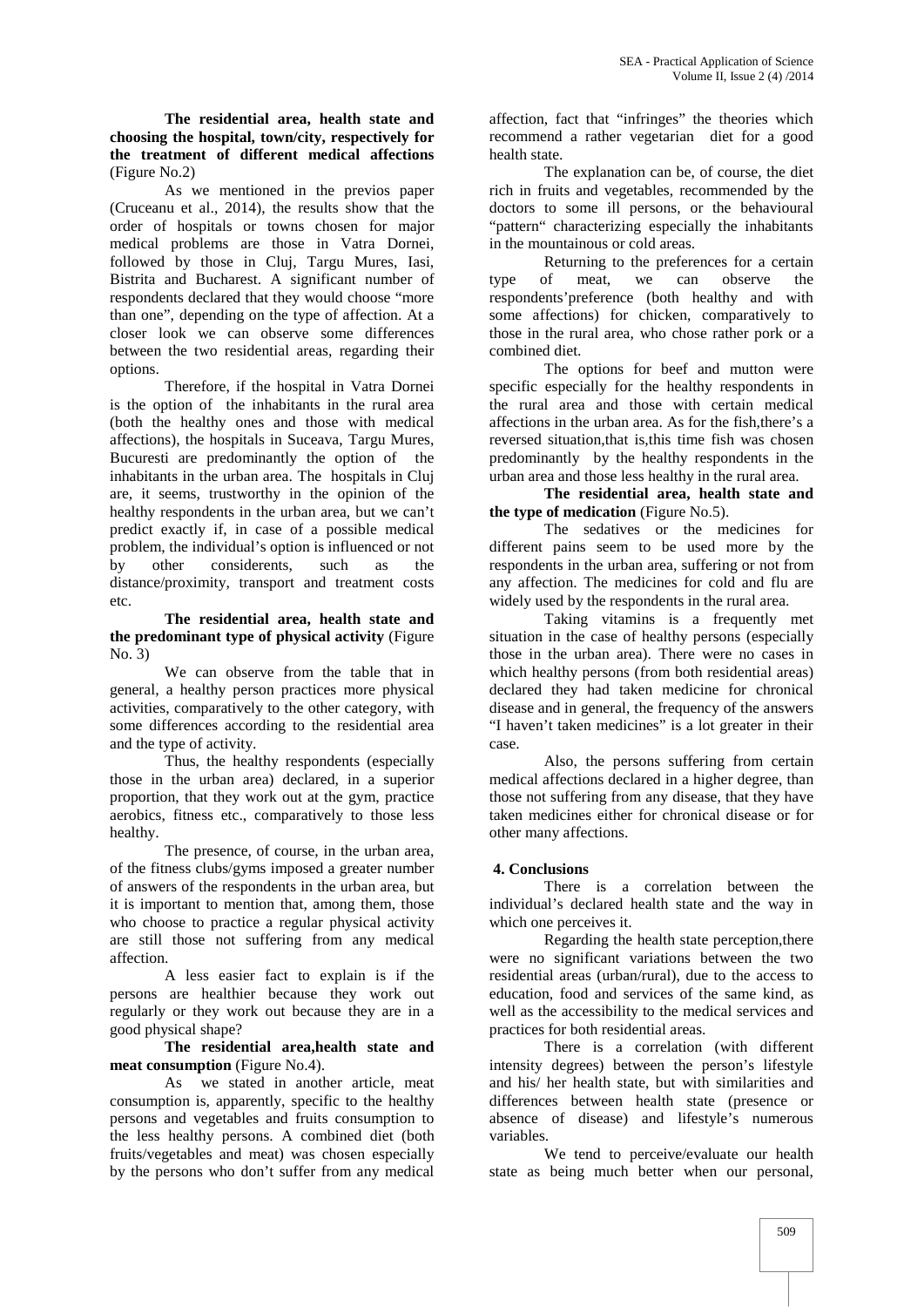family, professional relations are better and vice versa.

The healthy persons'lifestyle is significantly different from that of a person suffering from different medical affections.

#### **5. Acknowledgements**

This work was supported by strategic grand POSDRU 159/1.5/133391, Project "*Doctoral and Post-doctoral programs of excellencefor highly qualified human resources training for reserch in the field of Life sciences, Environement and Earth science* " cofinanced by the European Social Fond with the Sectorial Operational Program Human Resource Development 2007-2013

#### **6. Bibliography**

- [1] Adler, N., & Ostrove J., (1999), Socioeconomic Status and Health: What We Know and What We Don't, *Annals of the New York Academy of Sciences, Volume* 896, pp. 3-15.
- [2] Bailly, A., Boumaza, N., & Gay, F.J., (1984), *Les concepts de la géographie humaine,* pp*.*151- 152, Editura Masson, Paris, France.
- [3] Balia, S. & Jones, A., (2007), Mortality, lifestyle and socio-economic status**,** *Journal of Health Economics*. Volume 27, Issue 1, pp. 1– 26.
- [4] Burlea, A-M. & Muntele, I., (2013), Geographic and socio-economic health inequalities in Neamț Country, *Present Environment & Sustainable Development*, Vol. 7 Issue 1, pp. 57-70.
- [5] Burlea, A-M. & Muntele, I., (2012), Geographic perspective of a multidimensional phenomenon: local disparities in infant mortality rate in Neamț Country, *Annals of the University of Oradea, Geography Series / Analele Universitatii din Oradea, Seria Geografie* . Jun2012, Vol. 22 Issue 1, pp. 37-47.
- [6] Contoyannis, P. &Jones, A., (2004), Socio economic status, health and lifestyle, *Journal of Health Economics*, Volume 23, Issue 5, September, pp. 965–995.
- [7] Cruceanu A., Muntele, I., & Cozma D-G., (2014), Health – an autoevaluation predictor of personal life quality, *Cross-Cultural Management Journal*, Volum XVI, Isuue 1(5), pp.67-78.
- [8] Darmon, N. &Drewnowski, A., (2008) Does social class predict diet quality?, *American Society for Clinical Nutrition,* vol. 87 no. 5, pp. 1107-1117.
- [9] DeSalvo, K., Bloser, N., & Reynolds (2006), Mortality Prediction with a Single General Self- Rated Health Question. A Meta-Analysis, *Journal of General Internal Medicine*, Volume 21, Issue 3, pp. 267–275.
- [10] Dumitrache, L. & Armas I., (1998), The health state of the Romanian population during the

transition period, *GeoJurnal*, Volume 44, Issue 2, pp. 151-160.

- [11] Dunn, A., Marcus, B.H., Kampert, J.B., & Garcia, M.E., (1999), Comparison of Lifestyle and Structured Interventions to Increase Physical Activity and Cardiorespiratory Fitness - A Randomized Trial FREE**,** *JAMA*; 281(4), pp. 327-334.
- [12] Dunn, A., Andersen, R. & Jskicic, J., (1998), Lifestyle physical activity interventions: History, short- and long-term effects, and recommendations, *American Journal of Preventive Medicine,* Volume 15, Issue 4, pp. 398–412.
- [13] Eriksson, I., Undéna, A-L. &Elofssonb, S., (2001), Self-rated health. Comparisons between three different measures. Results from a population study**,** *Oxford Journals, International Journal of Epidemiology*, Volume 30, Issue 2, pp. 326-333.
- [14] Erikson, P., (1998), Evaluation of a population-based measure of quality of life: the Health and Activity Limitation Index (HALex), *Quality of Life Research*, pp. 101-114.
- [15] Fried, L., Kronmal, R., Newman, A., Bild, D., Mittelmark, M., Polak, J., Robbins, J., & Gardin, J.,(1998), Risk Factors for 5-Year Mortality in Older AdultsThe Cardiovascular Health Study FREE, *JAMA The Journal of the American Medical Association*, February 25, Vol 279, No. 8, pp. 585-592.
- [16] Glanz, K., Basil, M., Maibach, E., & Goldberg, J., (1998), Why Americans Eat What They Do: Taste, Nutrition, Cost, Convenience and Weight Control Concerns as Influences on Food Consumption, *Journal of the American Dietetic Association*, Volume 98, Issue 10, October, pp. 1118-1126.
- [17] Greenwood, B., (2014). The use of a placebo in vaccine trials, *The Lancet*, Volume 383, Issue 9935, pp. 2101 – 2102**.**
- [18] Ionac N., (2000), *Mictratat de geografie medicală (Small disseration of medical geography)*, Editura Universității din București.
- [19] Kaplan, R.M., Bush, J.W., & Berry, C.C., (1976), Health status: types of validity and the index of well-being, *Health Service Researche*, 11(4), pp. 478–507.
- [20] Kawachi, I., Kennedy, B. & Glass, R., (1999), Social capital and self-rated health: a contextual analysis. *Glass American Journal of Public Health*, Vol. 89, No. 8, pp.1187-1193.
- [21] Kennedy, B.P., Kawachi, I., & Glass, R., (1998), Income distribution, socioeconomic status and self rated health in the United States: multilevel analysis, *BMJ*; 3, 317 (7163), pp. 917-921.
- [22] King, M., (1990), Health is a sustenable state, *The Lancet*, Volume 336, Issue 8716, pp. 664- 667.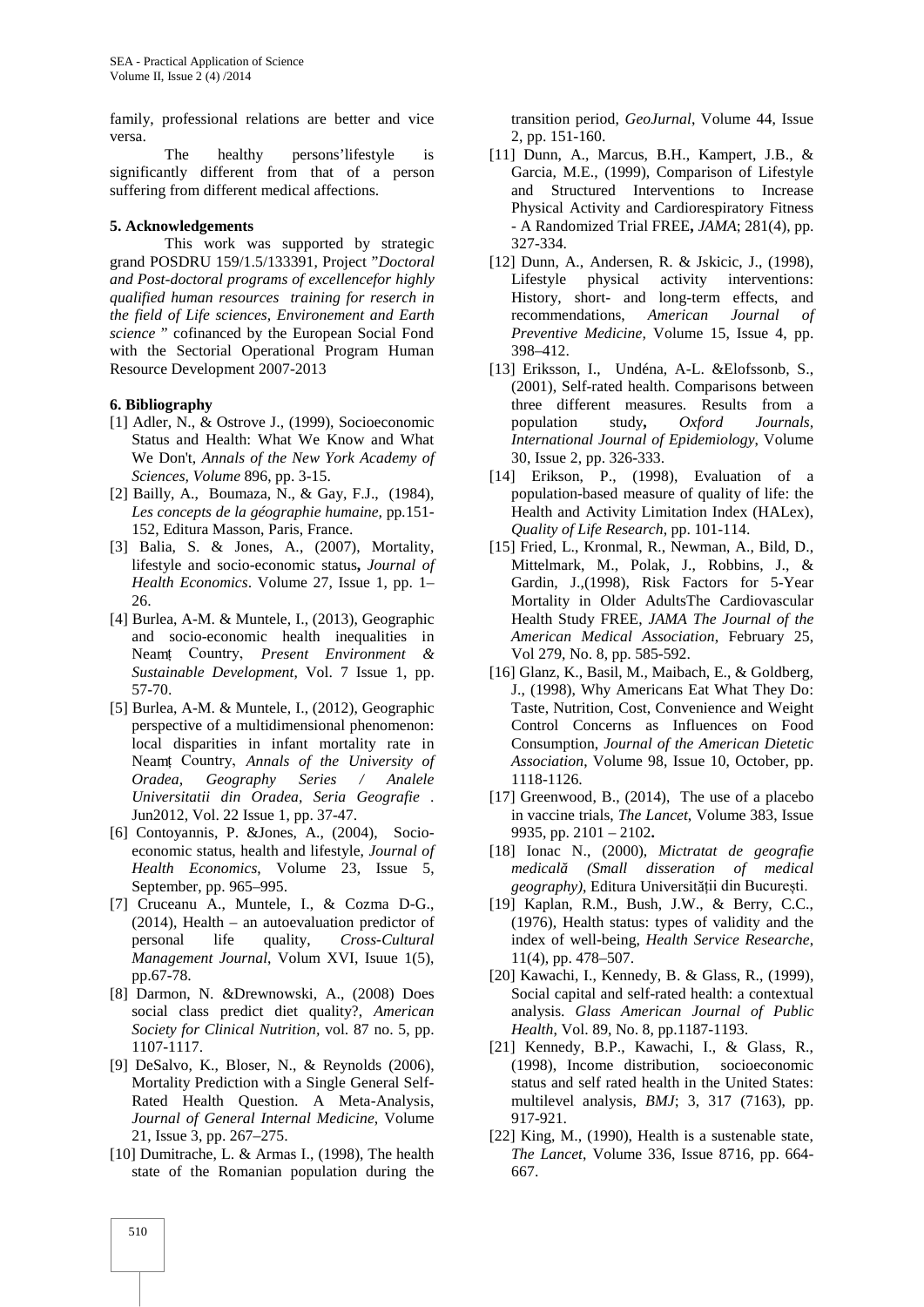- [23] Laditka, S.**&**Laditka, J., (2014), More Education May Limit Disability and Extend Life For People With Cognitive Impairment, *American Journal of Altheizemer's disease and other dementias*, January, 29 (5).
- [24] LeBlanc, A.G., Spence, J.C., & Carson, V., (2012), Systematic review of sedentary behaviour and health indicators in the early years (aged 0–4 years), *Applied Physiology, Nutrition, and Metabolism*, 37(4), pp. 753-772.
- [25] Miilunpalo, S., Vuori, I., Oja, P., & Pasanen (1997), Self-rated health status as a health measure: The predictive value of self-reported health status on the use of physician services and on mortality in the working-age population, *Journal of Clinical Epidemiology*, Volume 50, Issue 5, pp. 517-528.
- [26] Molarius A., Berglun, K., & Eriksson, C.,(2007), Socioeconomic conditions, lifestyle factors and self-rated health among men and women in Sweden, *European Journal of Public Health*, 17 (2), pp. 125-233.
- [27] Morimoto, K., (2000), Lifesyle and health, Environmental Health and Preventive Medicine 4, 224-227
- [28] Mozaffarian, D., Wilson, P. & Kannel, W., (2009), Beyond established and novel risk factors. Lifestyle risc factor for cardiovascular disease, *Contemporary Reviews in Cardiovascular medicine*, 117, pp. 3031-3038.
- [29] Pender N.J., Walker, S.N., & Sechrist, K.R., (1990), Predicting Health-Promoting Lifestyles in the Workplace, *Predicting Health-Promoting Lifestyles in the Workplace,* Volum 39, Issue 6.
- [30] Pronk, N., Anderson, L.H., Crain, A.L., Martinson, B.C., (2004), Meeting recommendations for multiple healthy lifestyle factors: Prevalence, clustering, and predictors among adolescent, adult, and senior health plan members, *American Journal of Preventive Medicine*, pp. 25–33.
- [31] Ravens-Sieberer, U., Herdman M., Devine, J., & Otto, C.**, (**2013),The European KIDSCREEN approach to measure quality of life and well being in children: development, current application and future advances, *Quality Life Research*, 23, pp.791-803.
- [32] Reeves, M. & Rafferty, A., (2005), Healthy Lifestyle Characteristics Among Adults in the United States, *JAMA INTERNAL MEDICINE*, Vol. 165, No. 8, pp. 854-857.
- [33] Ruhm, C., (2005), Healthy living in hard times,*Journal of Health Economics*, Volume 24, Issue 2, pp. 341–363.
- [34]Schütte, S, Chastang, J.F., & Parent-Thirion, A., (2013), Association between socio demographic, psychosocial, material and occupational factors and self-reported health among workers in Europe, *Journal Public Health*, 36 (2), pp. 194-204.
- [35] Sigmundová, D., Sigmund, C., & Hamrik, Z., (2013), Trends of overweight and obesity, physical activity and sedentary behaviour in Czech schoolchildren: HBSC study, *European Journal of Public Health*, June.
- [36] Simmonds, A., Mitrou, P., & Wiseman, M.J, (2014), Food, nutrition, physical activity and cancer – keeping the evidence current:WCRF/AICR Continuous Update Project, *British Nutrition Bulletin*, Volume 39, Issue 1, pp.126–131.
- [37] Teodoreanu E., (2004), *Geografie medical (Medical Geography)***,** Editura Academiei Române, Bucure ti.
- [38] Toda M. & Morimoto**,** K., (2000), Effects of Ramadam Fasting on the Health of muslims, *Environmental Health and Preventive Medicine,* 4, 224-227, *Japanese Journal of Hygiene*, Vol.54, No 4
- [39] Tremblay, M.S, Colley, R.C., & Saunders, T.J., (2010), Physiological and health implications of a sedentary lifestyle, *Applied Physiology, Nutrition, and Metabolism*, 35(6), pp. 725-740.
- [40] Tudor-Locke, C., Craig, C.L., & Thyfault, J.P., (2012), A step-defined sedentary lifestyle index:<5000 steps/ day, *Applied Physiology, Nutrition, and Metabolism*, 38(2), pp. 100-114.
- [41] Vita, A.J., Terry, R.B., & Hubert, H.B., (1998), Aging, Health Risks, and Cumulative Disability**,** *New England Journal of Medicine*, 338, pp. 1035-1041.
- [42] Wilkinson R., (2006), Health, Hierarchy and Social Anxiety, Issue *Annals of the New York Academy of Sciences*, Volume 896, Socioeconomic status and health in industrial nations: social, psychological, and biological pathways, pp. 48–63.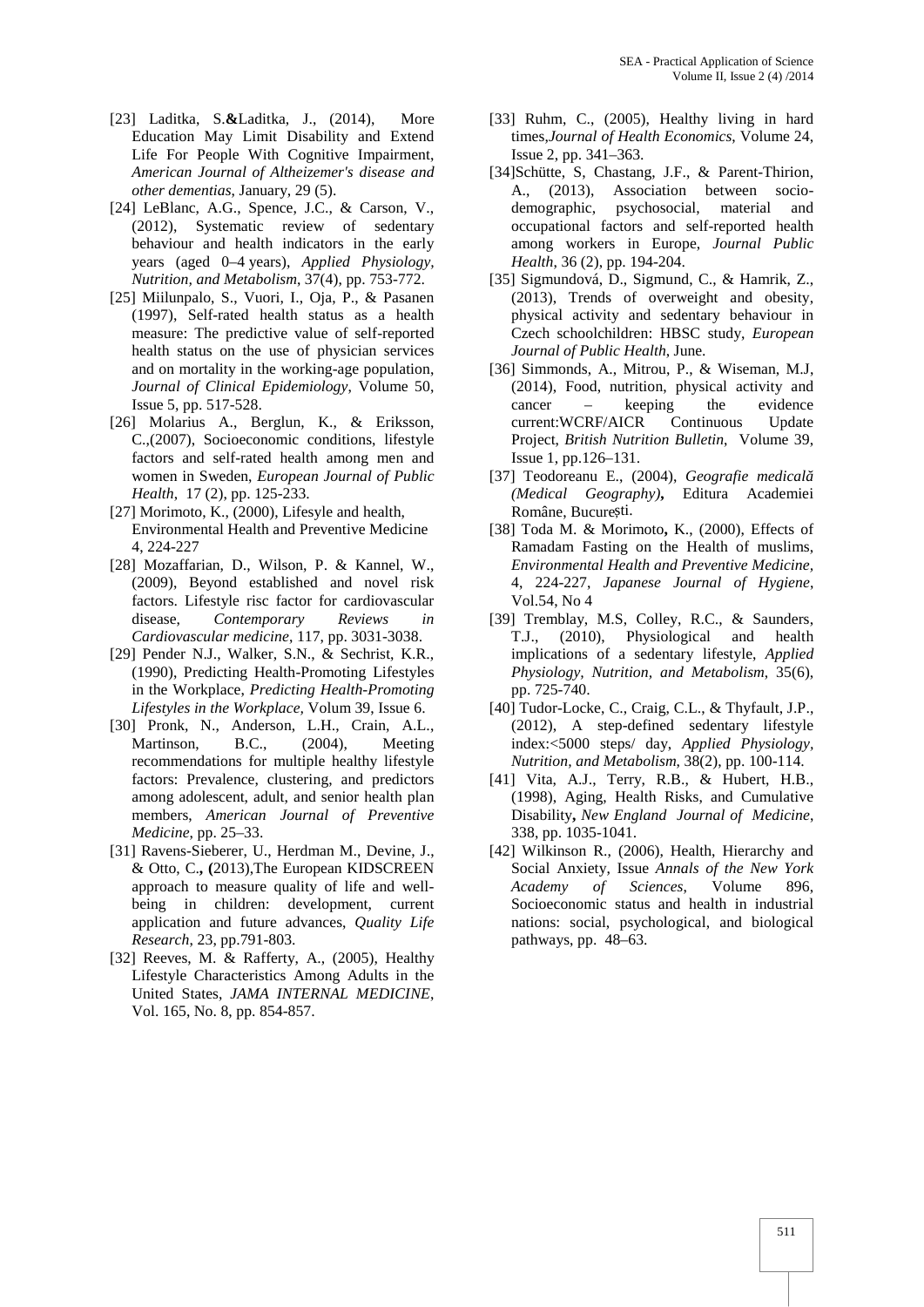## ANNEXES



*Figure No. 2 The residential area, health state and choosing the hospital*

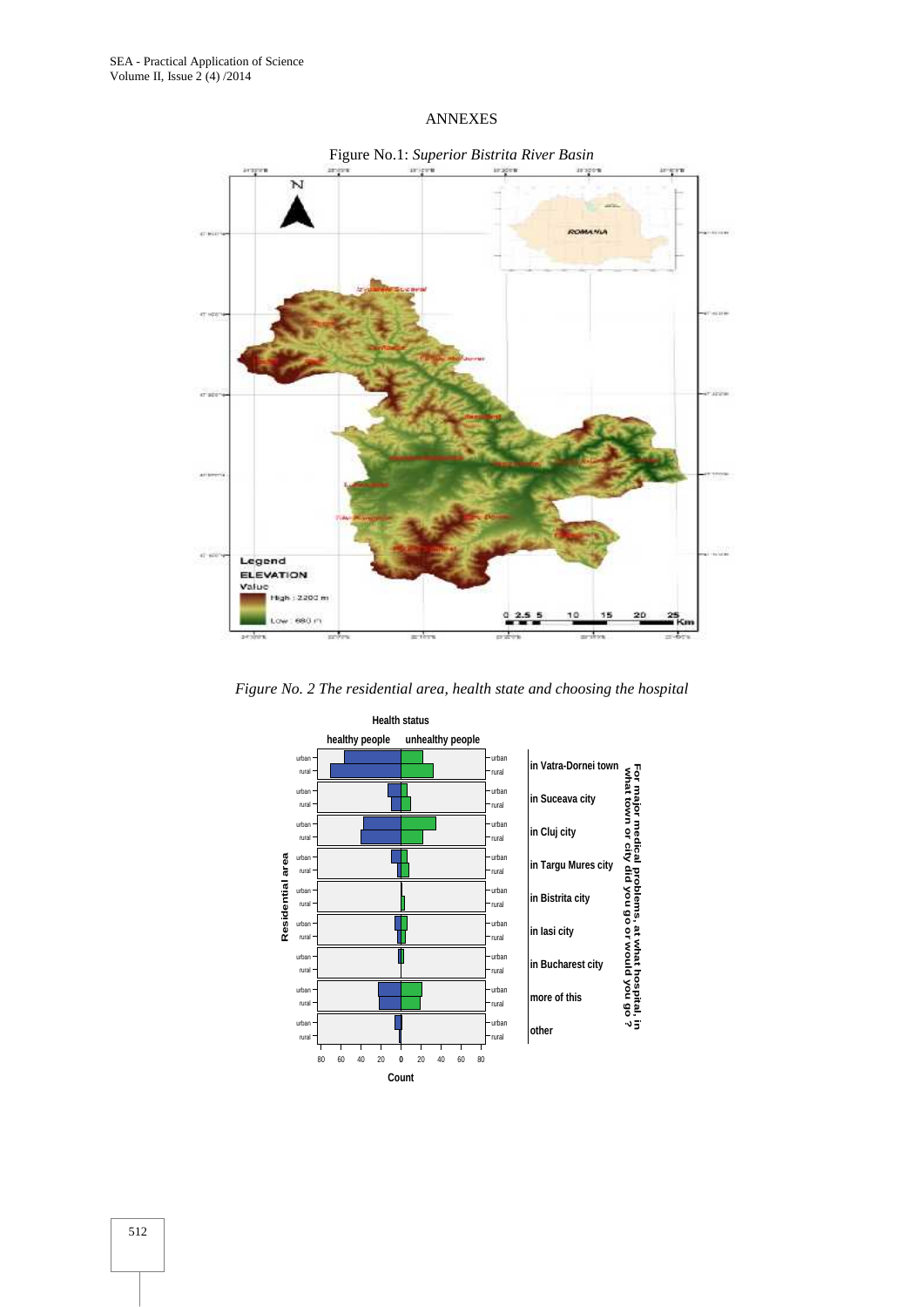



*Figure No. 4 The residential area, health state and meat consumption*